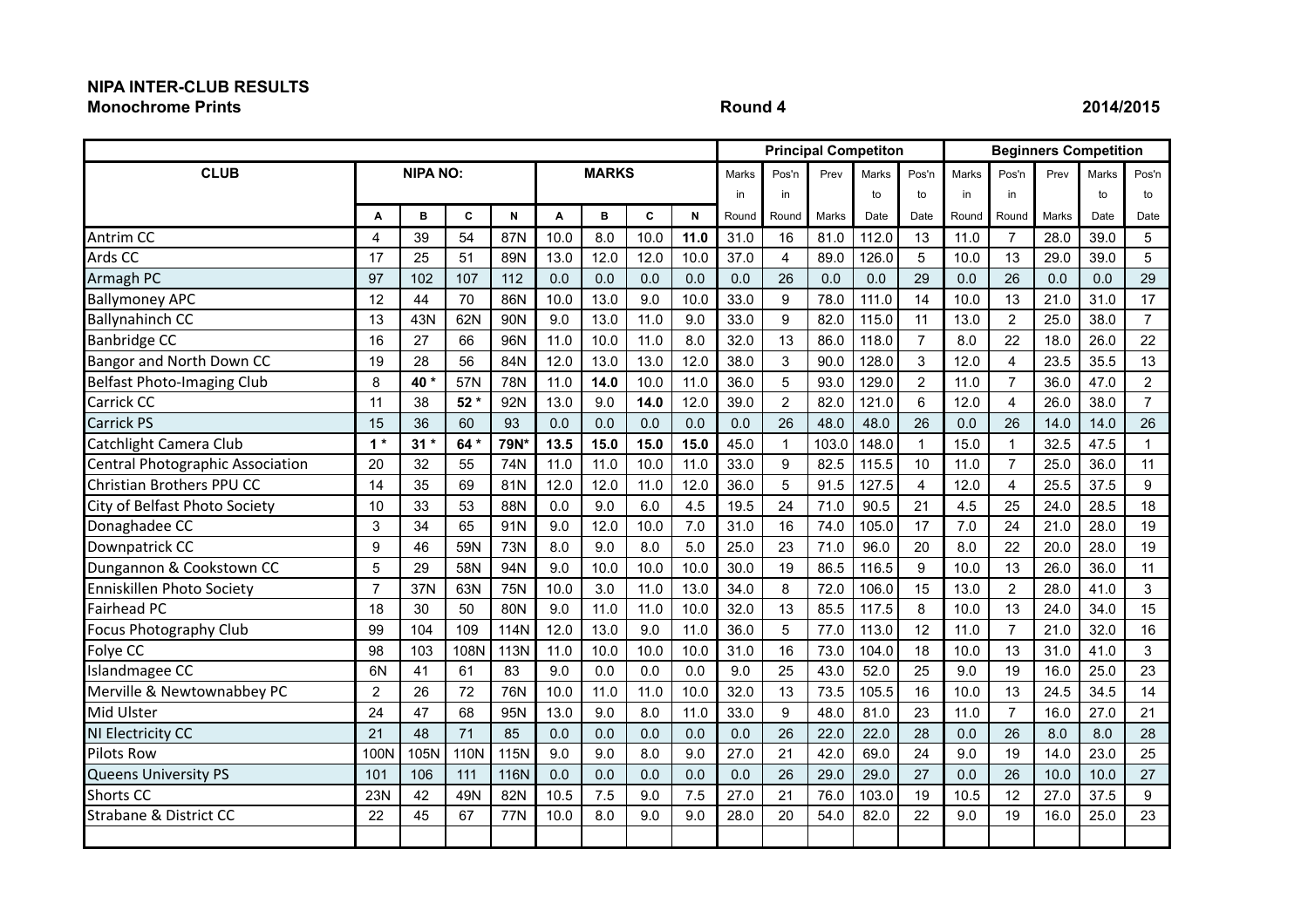# **NIPA INTER-CLUB RESULTS**

**Colour Prints Round 4 2014/2015**

|                                   |                 |                 |                 |            |      |              |      |      |       |                | <b>Principal Competiton</b> |       |                |       | <b>Beginners Competition</b> |       |       |                |
|-----------------------------------|-----------------|-----------------|-----------------|------------|------|--------------|------|------|-------|----------------|-----------------------------|-------|----------------|-------|------------------------------|-------|-------|----------------|
| <b>CLUB</b>                       |                 | <b>NIPA NO:</b> |                 |            |      | <b>MARKS</b> |      |      | Marks | Pos'n          | Prev                        | Marks | Pos'n          | Marks | Pos'n                        | Prev  | Marks | Pos'n          |
|                                   |                 |                 |                 |            |      |              |      |      | in    | in             |                             | to    | to             | in    | in                           |       | to    | to             |
|                                   | A               | в               | C               | N          | A    | в            | C    | N    | Round | Round          | Marks                       | Date  | Date           | Round | Round                        | Marks | Date  | Date           |
| Antrim CC                         | 4               | 39              | 54              | 87N        | 12.0 | 11.0         | 11.0 | 8.0  | 34.0  | 6              | 80.0                        | 114.0 | 13             | 8.0   | 20                           | 27.0  | 35.0  | 20             |
| Ards CC                           | $17*$           | 25              | 51              | 89N        | 13.0 | 11.0         | 11.0 | 9.0  | 35.0  | 4              | 87.0                        | 122.0 | 8              | 9.0   | 15                           | 28.0  | 37.0  | 12             |
| Armagh PC                         | 97              | 102             | 107             | 112        | 0.0  | 0.0          | 0.0  | 0.0  | 0.0   | 26             | 0.0                         | 0.0   | 27             | 0.0   | 26                           | 0.0   | 0.0   | 27             |
| <b>Ballymoney APC</b>             | 12              | 44              | 70              | 86N*       | 12.0 | 11.0         | 11.0 | 13.0 | 36.0  | 3              | 91.0                        | 127.0 | $\overline{4}$ | 13.0  | $\mathbf{1}$                 | 26.0  | 39.0  | 8              |
| <b>Ballynahinch CC</b>            | 13              | 43              | 62              | 90N        | 9.0  | 11.0         | 9.0  | 9.0  | 29.0  | 18             | 81.0                        | 110.0 | 18             | 9.0   | 15                           | 28.0  | 37.0  | 12             |
| <b>Banbridge CC</b>               | 16              | $27 *$          | 66              | 96N        | 12.0 | 14.0         | 9.0  | 9.0  | 35.0  | 4              | 90.0                        | 125.0 | 6              | 9.0   | 15                           | 18.0  | 27.0  | 25             |
| Bangor and North Down CC          | 19              | 28              | 56N             | 84N        | 10.0 | 12.0         | 8.0  | 10.0 | 32.0  | 13             | 98.0                        | 130.0 | 3              | 10.0  | 12                           | 31.5  | 41.5  | 4              |
| <b>Belfast Photo-Imaging Club</b> | 8               | 40              | 57N             | 78N        | 12.0 | 10.0         | 12.0 | 9.0  | 34.0  | $\,6$          | 85.5                        | 119.5 | 10             | 12.0  | $\overline{2}$               | 29.5  | 41.5  | 4              |
| <b>Carrick CC</b>                 | <b>11N</b>      | 38N             | 52              | 92N        | 10.0 | 12.0         | 12.0 | 10.0 | 34.0  | $6\phantom{1}$ | 87.0                        | 121.0 | 9              | 12.0  | $\overline{2}$               | 30.0  | 42.0  | 3              |
| <b>Carrick PS</b>                 | 15              | 36              | 60              | 93N        | 0.0  | 0.0          | 0.0  | 0.0  | 0.0   | 26             | 52.0                        | 52.0  | 26             | 0.0   | 26                           | 18.0  | 18.0  | 26             |
| Catchlight Camera Club            | $1*$            | $31*$           | 64              | <b>79N</b> | 15.0 | 13.5         | 13.5 | 10.5 | 42.0  | $\mathbf{1}$   | 99.0                        | 141.0 | -1             | 10.5  | 10                           | 31.0  | 41.5  | 4              |
| Central Photographic Association  | 20              | 32              | 55              | 74N        | 11.0 | 8.0          | 8.0  | 12.0 | 31.0  | 15             | 80.0                        | 111.0 | 16             | 12.0  | $\overline{2}$               | 24.5  | 36.5  | 18             |
| Christian Brothers PPU CC         | 14 <sup>1</sup> | 35'             | 69 <sup>+</sup> | 81N        | 13.0 | 14.0         | 13.0 | 11.0 | 40.0  | $\overline{2}$ | 98.0                        | 138.0 | 2              | 11.0  | 8                            | 34.0  | 45.0  | $\mathbf{1}$   |
| City of Belfast Photo Society     | 10              | 33              | 53              | 88N        | 10.5 | 10.5         | 12.0 | 5.5  | 33.0  | 9              | 72.0                        | 105.0 | 21             | 5.5   | 25                           | 23.0  | 28.5  | 24             |
| Donaghadee CC                     | 3               | 34              | 65              | 91N        | 10.0 | 10.0         | 9.0  | 8.0  | 29.0  | 18             | 81.5                        | 110.5 | 17             | 8.0   | 20                           | 26.0  | 34.0  | 21             |
| Downpatrick CC                    | 9               | 46              | 59N             | 73N        | 7.0  | 7.0          | 8.0  | 5.0  | 22.0  | 25             | 82.0                        | 104.0 | 22             | 8.0   | 20                           | 28.0  | 36.0  | 19             |
| Dungannon & Cookstown CC          | 5               | <b>29N</b>      | 58N             | 94N        | 11.0 | 12.0         | 10.0 | 10.0 | 33.0  | 9              | 93.5                        | 126.5 | 5              | 12.0  | $\overline{2}$               | 30.5  | 42.5  | $\overline{2}$ |
| Enniskillen Photo Society         | $\overline{7}$  | 37N             | 63N             | 75N        | 10.0 | 10.0         | 10.0 | 12.0 | 32.0  | 13             | 75.0                        | 107.0 | 20             | 12.0  | $\overline{2}$               | 26.0  | 38.0  | 11             |
| <b>Fairhead PC</b>                | 18              | 30              | 50              | 80N        | 11.0 | 9.0          | 9.0  | 8.0  | 29.0  | 18             | 85.0                        | 114.0 | 13             | 8.0   | 20                           | 24.5  | 32.5  | 23             |
| Focus Photography Club            | 99              | 104             | 109             | 114N       | 11.0 | 12.0         | 9.0  | 10.0 | 33.0  | 9              | 81.0                        | 114.0 | 13             | 10.0  | 12                           | 27.0  | 37.0  | 12             |
| Foyle CC                          | 98              | 103             | 108N            | 113N       | 10.0 | 10.0         | 11.0 | 8.0  | 31.0  | 15             | 79.0                        | 110.0 | 18             | 11.0  | 8                            | 26.0  | 37.0  | 12             |
| Islandmagee                       | 6N              | 41N             | 61N             | 83N        | 9.0  | 9.0          | 8.0  | 9.0  | 27.0  | 22             | 88.0                        | 115.0 | 12             | 9.0   | 15                           | 30.0  | 39.0  | 8              |
| Merville & Newtownabbey PC        | $\overline{2}$  | $26*$           | 72N             | 76N        | 10.0 | 13.0         | 8.0  | 10.0 | 33.0  | 9              | 90.5                        | 123.5 | $\overline{7}$ | 10.0  | 12                           | 28.5  | 38.5  | 10             |
| Mid Ulster                        | <b>24N</b>      | 47N             | 68N             | 95N        | 12.0 | 9.0          | 8.0  | 9.0  | 30.0  | 17             | 73.0                        | 103.0 | 23             | 12.0  | $\overline{2}$               | 25.0  | 37.0  | 12             |
| NI Electricity CC                 | 21              | 48              | 71              | 85N        | 0.0  | 0.0          | 0.0  | 0.0  | 0.0   | 26             | 0.0                         | 0.0   | 27             | 0.0   | 26                           | 0.0   | 0.0   | 27             |
| <b>Pilots Row</b>                 | 100N            | 105N            | 110N            | 115N       | 9.0  | 7.0          | 9.0  | 8.0  | 26.0  | 23             | 72.0                        | 98.0  | 25             | 9.0   | 15                           | 28.0  | 37.0  | 12             |
| <b>Queens University PS</b>       | 101             | 106             | 111             | 116        | 0.0  | 0.0          | 0.0  | 0.0  | 0.0   | 26             | 0.0                         | 0.0   | 27             | 0.0   | 26                           | 0.0   | 0.0   | 27             |
| Shorts CC                         | <b>23N</b>      | 42N             | 49N             | 82N        | 9.0  | 10.5         | 9.0  | 6.0  | 28.5  | 21             | 89.0                        | 117.5 | 11             | 10.5  | 10                           | 31.0  | 41.5  | 4              |
| Strabane & District CC            | 22              | 45              | 67              | 77N        | 7.0  | 7.0          | 8.0  | 8.0  | 23.0  | 24             | 76.0                        | 99.0  | 24             | 8.0   | 20                           | 25.0  | 33.0  | 22             |
|                                   |                 |                 |                 |            |      |              |      |      |       |                |                             |       |                |       |                              |       |       |                |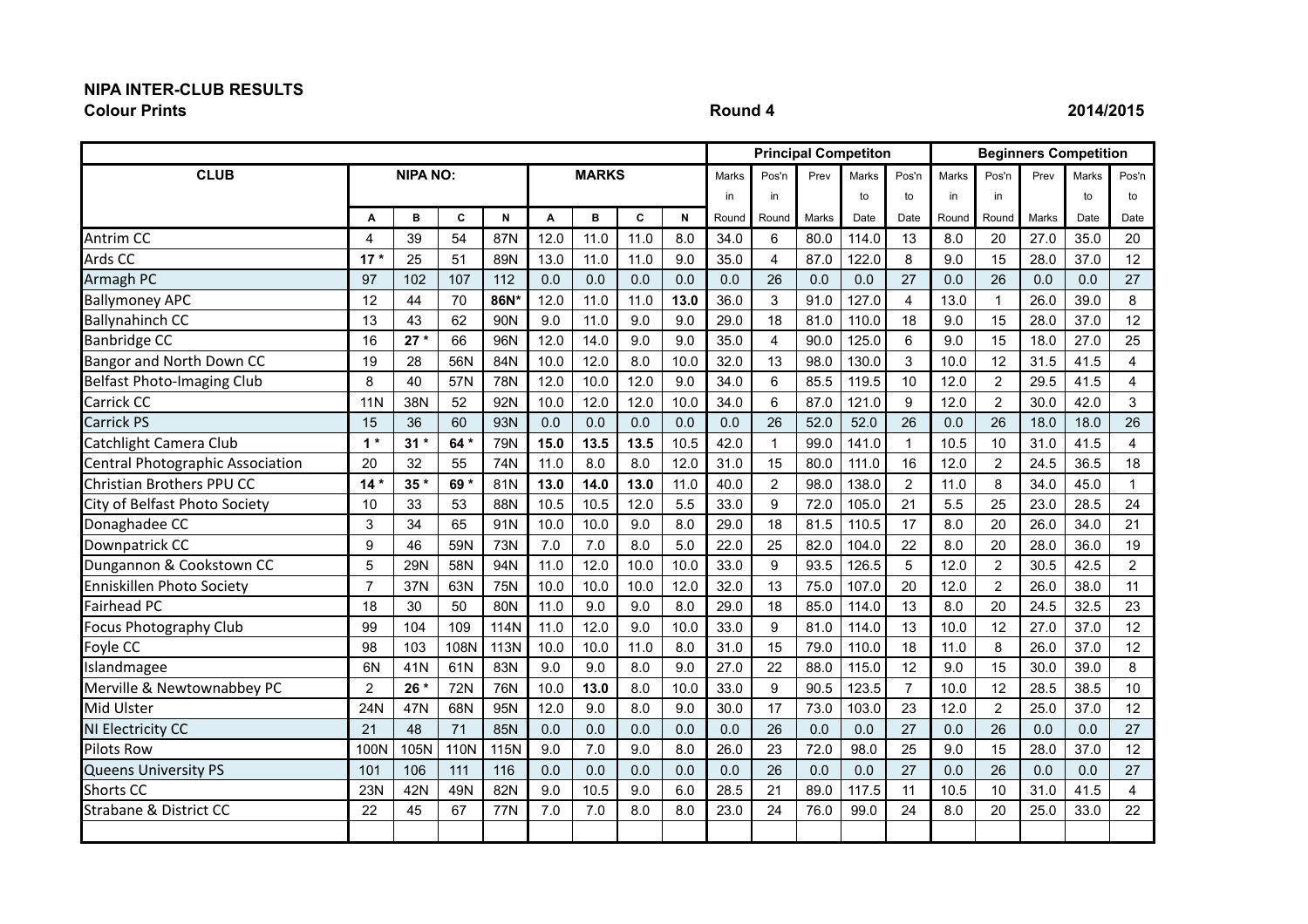## **NIPA INTER-CLUB RESULTS Projected Digital Images Round 4 2014/2015**

|                                   |                 |                 |       |             |      |              |      |      |       | <b>Principal Competiton</b> |       |       |                | <b>Beginners Competition</b> |       |       |       |                |
|-----------------------------------|-----------------|-----------------|-------|-------------|------|--------------|------|------|-------|-----------------------------|-------|-------|----------------|------------------------------|-------|-------|-------|----------------|
| <b>CLUB</b>                       |                 | <b>NIPA NO:</b> |       |             |      | <b>MARKS</b> |      |      | Marks | Pos'n                       | Prev  | Marks | Pos'n          | Marks                        | Pos'n | Prev  | Marks | Pos'n          |
|                                   |                 |                 |       |             |      |              |      |      | in    | in                          |       | to    | to             | in                           | in    |       | to    | to             |
|                                   | A               | B               | C     | N           | A    | B            | C    | N    | Round | Round                       | Marks | Date  | Date           | Round                        | Round | Marks | Date  | Date           |
| Antrim CC                         | 4               | 39              | 54    | 87N         | 9.0  | 9.0          | 10.0 | 7.0  | 28.0  | 20                          | 90.0  | 118.0 | 14             | 7.0                          | 23    | 23.0  | 30.0  | 21             |
| Ards CC                           | 17              | $25*$           | 51    | 89N         | 12.0 | 13.0         | 9.0  | 9.0  | 34.0  | 5                           | 94.0  | 128.0 | 3              | 9.0                          | 13    | 30.0  | 39.0  | 9              |
| Armagh PC                         | 97              | 102             | 107   | <b>112N</b> | 0.0  | 0.0          | 0.0  | 0.0  | 0.0   | 25                          | 0.0   | 0.0   | 27             | 0.0                          | 25    | 0.0   | 0.0   | 27             |
| <b>Ballymoney APC</b>             | 12              | 44              | 70    | 86N         | 11.0 | 11.0         | 10.0 | 10.0 | 32.0  | 10                          | 88.0  | 120.0 | 12             | 10.0                         | 8     | 27.0  | 37.0  | 12             |
| <b>Ballynahinch CC</b>            | $13*$           | 43              | 62N   | 90N         | 13.0 | 11.0         | 9.0  | 10.0 | 34.0  | 5                           | 79.0  | 113.0 | 16             | 10.0                         | 8     | 25.0  | 35.0  | 16             |
| <b>Banbridge CC</b>               | 16 <sup>°</sup> | $27*$           | 66    | 96N         | 13.0 | 15.0         | 10.0 | 9.0  | 38.0  | $\mathsf 3$                 | 85.0  | 123.0 | $\overline{7}$ | 9.0                          | 13    | 3.0   | 12.0  | 26             |
| Bangor and North Down CC          | 19              | 28N             | 56N   | 84N         | 8.0  | 10.0         | 11.0 | 10.0 | 31.0  | 13                          | 95.0  | 126.0 | 4              | 11.0                         | 4     | 34.0  | 45.0  | 1              |
| <b>Belfast Photo-Imaging Club</b> | $8*$            | 40 *            | $57*$ | 78N         | 13.0 | 13.0         | 14.0 | 10.0 | 40.0  | $\overline{2}$              | 84.0  | 124.0 | 6              | 10.0                         | 8     | 24.5  | 34.5  | 18             |
| Carrick CC                        | <b>11N</b>      | 38              | 52N   | 92N         | 9.0  | 12.0         | 9.0  | 8.0  | 30.0  | 17                          | 84.0  | 114.0 | 15             | 9.0                          | 13    | 25.0  | 34.0  | 19             |
| <b>Carrick PS</b>                 | 15              | 36              | 60    | 93N         | 0.0  | 0.0          | 0.0  | 0.0  | 0.0   | 25                          | 54.0  | 54.0  | 25             | 0.0                          | 25    | 17.0  | 17.0  | 25             |
| Catchlight Camera Club            | $1*$            | $31*$           | 64 *  | 79N         | 13.5 | 15.0         | 13.5 | 12.0 | 42.0  | $\mathbf{1}$                | 95.0  | 137.0 | 1              | 12.0                         | 1     | 31.0  | 43.0  | $\overline{2}$ |
| Central Photographic Association  | 20              | 32              | 55N   | 74N         | 11.0 | 12.0         | 8.0  | 8.0  | 31.0  | 13                          | 92.0  | 123.0 | $\overline{7}$ | 8.0                          | 19    | 27.0  | 35.0  | 16             |
| Christian Brothers PPU CC         | 14              | 35              | 69    | 81N         | 10.0 | 12.0         | 11.0 | 10.0 | 33.0  | 8                           | 100.0 | 133.0 | $\overline{2}$ | 10.0                         | 8     | 32.5  | 42.5  | 4              |
| City of Belfast Photo Society     | 10              | 33              | 53 *  | 88N         | 12.0 | 12.0         | 13.5 | 7.5  | 37.5  | 4                           | 83.0  | 120.5 | 11             | 7.5                          | 22    | 22.0  | 29.5  | 22             |
| Donaghadee CC                     | 3               | 34              | 65    | 91N         | 11.0 | 9.0          | 11.0 | 8.0  | 31.0  | 13                          | 78.0  | 109.0 | 21             | 8.0                          | 19    | 21.0  | 29.0  | 23             |
| Downpatrick CC                    | 9               | 46              | 59    | 73N         | 8.0  | 9.0          | 10.0 | 8.0  | 27.0  | 22                          | 83.0  | 110.0 | 19             | 8.0                          | 19    | 28.0  | 36.0  | 13             |
| Dungannon & Cookstown CC          | 5               | 29              | 58    | 94N         | 10.0 | 11.0         | 12.0 | 6.0  | 33.0  | 8                           | 89.5  | 122.5 | 9              | 6.0                          | 24    | 25.5  | 31.5  | 20             |
| Enniskillen Photo Society         | $\overline{7}$  | 37N             | 63N   | 75N         | 10.0 | 9.0          | 10.0 | 6.0  | 29.0  | 19                          | 84.0  | 113.0 | 16             | 10.0                         | 8     | 31.0  | 41.0  | 5              |
| Fairhead PC                       | 18              | 30              | 50    | 80N         | 10.0 | 11.0         | 9.0  | 9.0  | 30.0  | 17                          | 89.0  | 119.0 | 13             | 9.0                          | 13    | 34.0  | 43.0  | $\overline{2}$ |
| <b>Focus Photography Club</b>     | 99              | 104             | 109   | <b>114N</b> | 0.0  | 0.0          | 0.0  | 0.0  | 0.0   | 25                          | 50.0  | 50.0  | 26             | 0.0                          | 25    | 19.0  | 19.0  | 24             |
| Foyle CC                          | 98              | 103             | 108N  | 113N        | 12.0 | 10.0         | 12.0 | 9.0  | 34.0  | 5                           | 87.0  | 121.0 | 10             | 12.0                         | 1     | 29.0  | 41.0  | 5              |
| Islandmagee                       | 6N              | 41N             | 61N   | 83N         | 9.0  | 6.0          | 8.0  | 11.0 | 28.0  | 20                          | 82.0  | 110.0 | 19             | 11.0                         | 4     | 25.0  | 36.0  | 13             |
| Merville & Newtownabbey PC        | $\overline{2}$  | 26N             | 72N   | 76N         | 10.0 | 11.0         | 9.0  | 11.0 | 32.0  | 10                          | 93.5  | 125.5 | 5              | 11.0                         | 4     | 24.5  | 35.5  | 15             |
| Mid Ulster                        | 24N             | 47N             | 68N   | 95N         | 11.0 | 11.0         | 10.0 | 7.0  | 32.0  | 10                          | 79.0  | 111.0 | 18             | 11.0                         | 4     | 29.0  | 40.0  | $\overline{7}$ |
| NI Electricity CC                 | 21              | 48              | 71    | 85N         | 0.0  | 0.0          | 0.0  | 0.0  | 0.0   | 25                          | 0.0   | 0.0   | 27             | 0.0                          | 25    | 0.0   | 0.0   | 27             |
| <b>Pilots Row</b>                 | 100N            | 105N            | 110N  | 115N        | 8.0  | 7.0          | 8.0  | 9.0  | 25.0  | 23                          | 77.0  | 102.0 | 23             | 9.0                          | 13    | 29.0  | 38.0  | 10             |
| <b>Queens University PS</b>       | 101             | 106             | 111   | 116N        | 0.0  | 0.0          | 0.0  | 0.0  | 0.0   | 25                          | 0.0   | 0.0   | 27             | 0.0                          | 25    | 0.0   | 0.0   | 27             |
| <b>Shorts CC</b>                  | 23N             | 42N             | 49    | 82N         | 9.0  | 6.0          | 7.5  | 7.5  | 24.0  | 24                          | 77.0  | 101.0 | 24             | 9.0                          | 13    | 29.0  | 38.0  | 10             |
| <b>Strabane &amp; District CC</b> | 22              | 45N             | 67N   | 77N         | 10.0 | 9.0          | 12.0 | 8.0  | 31.0  | 13                          | 76.0  | 107.0 | 22             | 12.0                         |       | 28.0  | 40.0  | $\overline{7}$ |
|                                   |                 |                 |       |             |      |              |      |      |       |                             |       |       |                |                              |       |       |       |                |